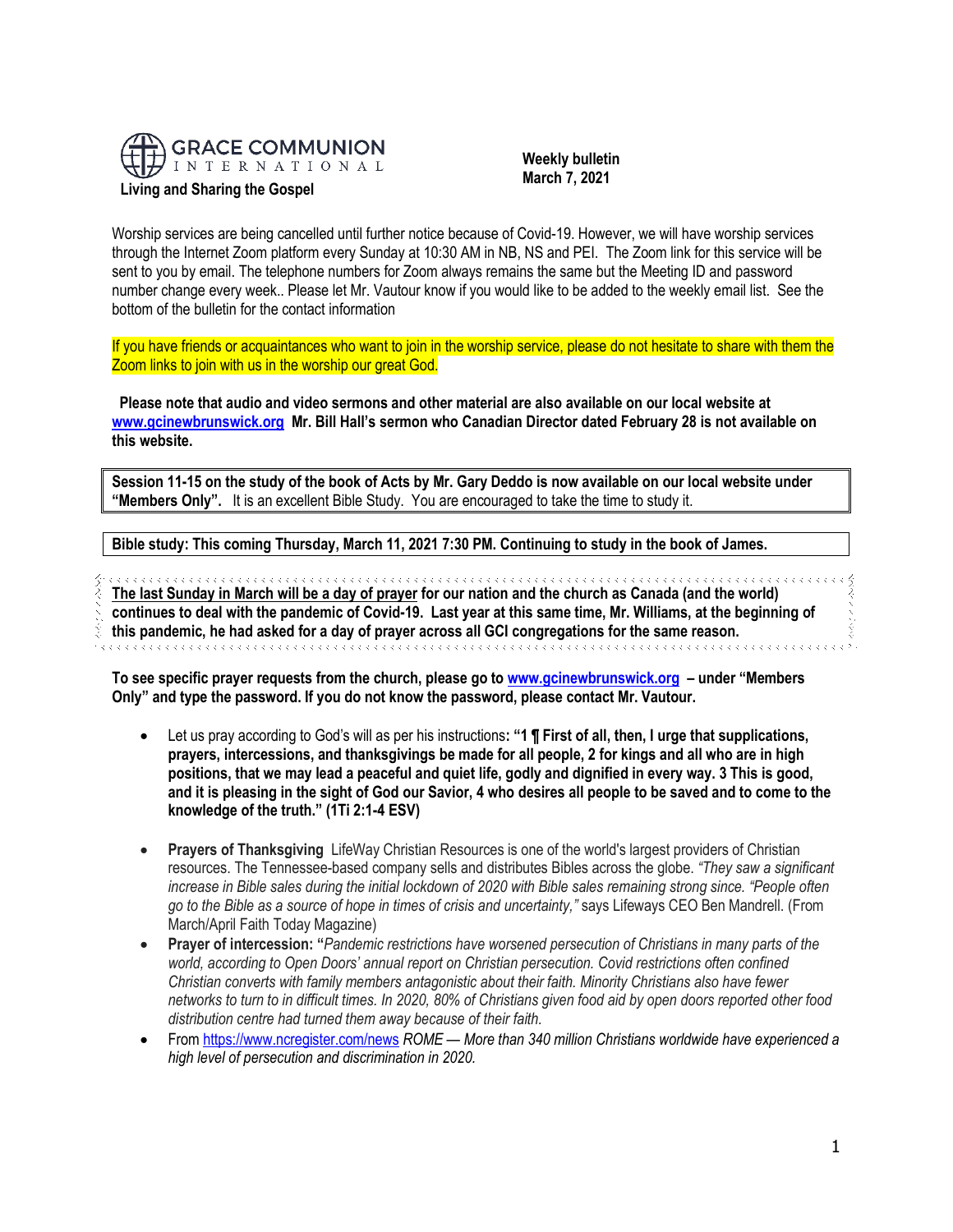*This alarming figure, communicated this month by NGO Open Doors in its annual "World Watch List" (WWL) of the 50 countries where Christians are the most persecuted, has significantly increased compared to the [2020 report,](https://www.ncregister.com/news/new-report-on-worldwide-christian-persecution-sounds-alarm-in-west) which already revealed an unprecedented level of antichristian violence across the planet.* 

*Presented by [Open Doors' Italian b](https://www.porteaperteitalia.org/)ureau during a Jan. 13 news conference at the Chamber of Deputies in Rome, the report — referring to the period between Oct. 1, 2019, to Sept. 30, 2020 — <i>mentioned in particular a 60% increase in the number of Christians killed because of their faith (4,761 in total, for an average of 13 every day).*

*As in recent years, Africa remains the deadliest continent for Christians, especially Nigeria, as well as many parts of the sub-Saharan region. While the number of churches attacked or closed has decreased by half compared to last year, the number of Christians arrested and jailed without a process remains very high (4,277) as well as the number of abductions (1,710).*

In spite of all these difficulties, let us thank God because Jesus is the King of Kings and Lord of Lords. The hardship of this world will not last forever (Rev. 21-22). Evil has no future. Let us hold fast to our faith in Jesus and the hope of the resurrection.

**Offerings: (Paraphrase of some information given by Mr. Hall, GCI Canadian Director)**: Just a reminder that any donations we receive via either Credit Card or Canada Helps are subject to about a 3-3.5% fee which means any donations we receive for your congregation, are reduced by that amount. Direct Debit (Pre-authorized Payment) or E-Transfers have much lower transaction fees, that we do not back charge to the local congregation. (Cheques do not have a transaction fee). One can send E-transfers t[o khorwood@gcicanada.ca](mailto:khorwood@gcicanada.ca) (her full name is Kathleen Horwood) if their bank uses INTERACT. In the subject or message line, write the name of your church and your member number. There is no need for a password as your offering will directly immediately in the GCI church bank account. Most bank send an immediate confirmation of successful deposit. If you do not know your member number, please write to Mr. Vautour at the email address below.

You can send your offering directly by cheque to the following address: **Grace Communion International- Canada, Suite 203A, 2121 Airport Dr., Saskatoon, SK 7SL 6W5.** If you prefer, you can also call **1-306-653-2705.** 

*You can also donate via phone using a credit card, or via Canada Helps using the donate button on our website* **at <https://www.canadahelps.org/en/dn/7735> .** *All donations received via "Canada Helps" are credited to the members local congregation. It is therefore important that you include your address and other information Canada Helps asks.*

**T4 FYI** *some may ask about donations they gave via Canada Helps. As a registered Canada Helps issues tax receipts for donations to the church given through their portal (website). (From Mr. Bill Hall, Canadian Director Feb. 6, 2021)*

**Important Notice: if you have and are giving your offerings directly to GCI either by regular post, telephone or automatic withdrawal from your bank account, credit card or e-transfers, you will receive a tax receipt directly from the GCI head office in Saskatoon, Saskatchewan.** 

# **Pergamum: a church in the center of heresy and apostasy (continued from last week)**

-------------------------------------------------------------------------------------------------------------------------------------------------------------------

[The Churches at Ephesus, Smyrna, Pergamum and Thyatira \(Revelation 2\) | Grace Communion](https://www.gci.org/articles/the-churches-at-ephesus-smyrna-pergamum-and-thyatira-revelation-2/)  [International \(gci.org\)](https://www.gci.org/articles/the-churches-at-ephesus-smyrna-pergamum-and-thyatira-revelation-2/)

Christ introduced himself to the church in Pergamum as one who has the sharp, double-edged sword (**2:12**). This was another reference taken from the "One Like a Son of Man" image in chapter one (**1:16**).

The sword is symbolic of the penetrating word of God (**[Hebrews 4:12-13\)](https://biblia.com/bible/niv/Heb%204.12-13)**. More precisely, it is the discerning aspect of the word that **"judges the thoughts and attitudes of the heart,"** and from which nothing in creation is hidden. This would have had great meaning in reference to where the members of the Pergamum church lived – in a city filled with the splendor and power of false religion.



The church was reminded that Pergamum's power structure had wrongly judged or condemned Antipas, a faithful witness, and executed him (**1:5).** But God will judge the world system itself in opposition to God, of which Pergamum's power center partakes. Revelation describes God's judgment on "the world" in great symbolic detail. It is represented by the City of Babylon while God's people are symbolized by the New Jerusalem. This struggle between the world and the saints, pictured in Revelation, led one commentator to label the book as a "Tale of Two Cities."

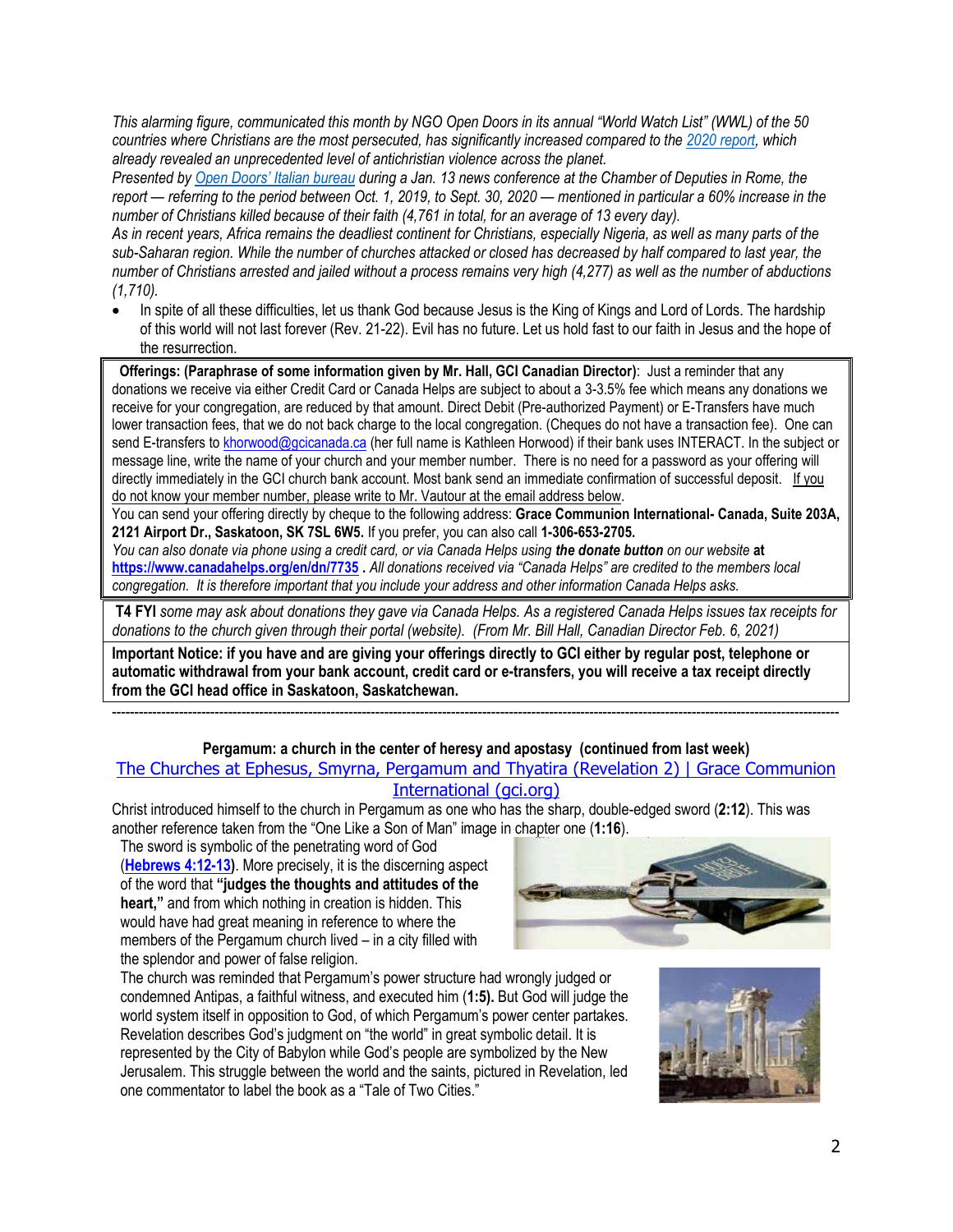The religious climate at Pergamum was not conducive to the Christian life. That's because **"Satan's throne"** was in the city (**2:12).** While the phrase has received differing interpretations, it probably refers to Pergamum as a major center of pagan religion, especially the imperial cult. The city symbolized secular power and civil religion working together to do something Satan wanted.

### **Problems at Pergamum (2:14-16)**

While the church in Pergamum was assaulted from the outside, it also faced serious internal religious deception. This is described as the teaching of Balaam and the Nicolaitans (**2:14-15**). Revelation's use of the Balaam typology underscores the book's reliance on Old Testament symbols. Balaam's story is found in **Numbers 22-24**. He was a prophet who manipulated Israel into falling under God's curse. Balaam's motive was personal gain (**[2 Peter 2:15;](https://biblia.com/bible/niv/2%20Pet%202.15) [Jude 6](https://biblia.com/bible/niv/Jude%206)**). He had been offered riches and power by Balak, a gentile king, to destroy God's people, Israel.

The prophet found a way to accomplish the king's desire. Balaam devised a plan whereby he caused the men of Israel to commit sexual immorality with Moabite women and to sacrifice to their gods in a community meal during a festival (**[Numbers 25:1-2](https://biblia.com/bible/niv/Num%2025.1-2)**).

Thus he led Israel into sin by causing the nation to accommodate itself to idolatrous pagan religion and its immortality. Balaam came to stand for an evil individual who seduces God's people into sin.

But in what sense were members of the church committing sexual immorality and eating food sacrificed to idols (**2:14**)? It is generally thought that this phrase refers to food eaten at festivals in which pagan gods were honored, as well as the sexual activities that may have gone on as part of such feasts. However, both expressions could also be understood metaphorically. That is, they would refer to general religious infidelity engaged in by Christians who participated in pagan rites and festivities.



Balaam and his donkey

Both a literal and figurative meaning may be in view here in Revelation. Since sexual immorality was sometimes associated with worship in pagan religion, Christians would be taking sexual license as well as committing religious infidelity if they participated in the religious practices of the city.

The Balaamites may have been teaching the converts that participating in temple feasts or other activities in which the gods were invoked was not wrong because it served a good end. The unknown prophets or self-appointed teachers, metaphorically called **"Balaam,"** were probably counseling accommodation with the pagan culture. Balaam and the Nicolaitans as well as another heretical group we encounter later – the followers of a prophetess named "Jezebel" – probably all taught generally the same thing. G.R. Beasley-Murray, in speaking of the Nicolaitans, wrote: *They will have maintained that idols are nothing.... Therefore Christians need not hesitate to take part in pagan feasts, whether among trade guilds or in temples…. Nor need they be over-scrupulous about acknowledging the divinity of Caesar, for they can do it in the same spirit as many pagans did – as a gesture of loyalty to Rome, without religious significance. (Revelation, p. 86)*

Revelation does not reveal the specific identity of the Nicolaitans, nor does it define all their beliefs. Irenaeus and other early church leaders claimed that the Nicolaitans practiced unrestrained indulgence (*Against Heresies, 1.26.3*). the Nicolaitans would have taught loose morals, probably under the guise of a deceptive theological rationale.

Following the teaching of the Balaamites and Nicolaitans, some church members in Pergamum had violated the freedom and grace they enjoyed in Christ. They had lapsed into a sinful accommodation with idolatry and immorality. The seriousness of the poor spiritual condition of some at Pergamum was underscored by Christ's warning. He would fight against the heretics with the sword of his mouth (**2:16**). The mistakes of the Pergamum church are important lessons to all Christians who must struggle to keep their spiritual balance in a darkened world.

#### **Promise to Pergamum (2:17)**

Those who conquered in the Pergamum church – who didn't fall prey to this heresy – were promised salvation under the metaphor of the **"hidden manna"** and **"white stone with a new name" (2:17**). Manna is another Old Testament symbol. It was the food God supernaturally supplied to the Israelites during their 40-year sojourn in the wilderness (**[Exodus 16:11-15](https://biblia.com/bible/niv/Exod%2016.11-15)**). In Revelation the manna would refer to the spiritual food by which God gives life to his people. It is, like the fruit of the tree of life, a symbol of salvation and eternal life.

The meaning of the white stone is less clear. Several interpretations are possible. That's because stones were used in a variety of situations in ancient times. A white stone given to a person at the close of a trial meant he was acquitted of his crime. This symbolic meaning for the Christian is clear. Children of God have been exonerated of their sins through Christ's cleansing sacrifice. It is through Jesus' atoning blood that we freely receive our acquittal. The ideal of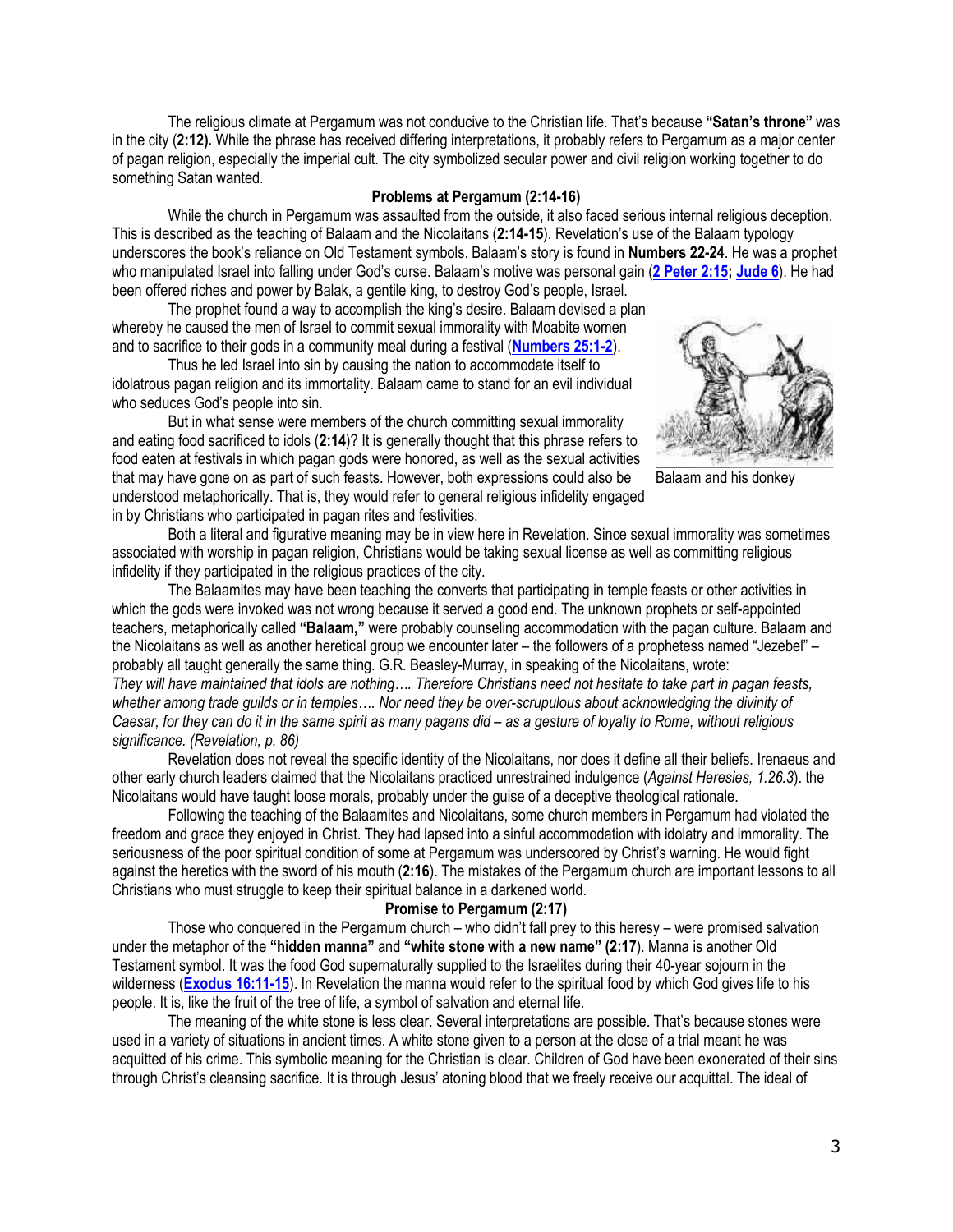judicial judgment would also link the white stone to the **"great white throne judgment" (20:11).** This is a symbol of God's final, just and merciful judgment on humanity.

Stones also served as admission tickets to public festivals and assemblies. Metaphorically, this would mean the Christian had been granted admittance to the messianic feast at the Savior's return (**19:18-19**). A white stone may also have represented a happy and momentous day for the Christian – the receiving of the ultimate reward of salvation. The English equivalent would be a "red letter day." An interesting custom in Thrace was the marking of good days by a white stone (Pliny Natural History, 7.40.131; Plutarch: Life of Pericles 64; Pliny, Letters 6:11). God's intervention in human affairs and the salvation of the church in the resurrection of the dead will be a wonderful and momentous time (**[Revelation 19:1-](https://biblia.com/bible/niv/Rev%2019.1-6) [6\)](https://biblia.com/bible/niv/Rev%2019.1-6).**

The color white is characteristic of Revelation. It speaks of white garments (**3:5**), white robes (**7:9**), white linen (**19:8, 14**), and the great white throne judgment (**20:11**). White, in these cases, represents a kind of spiritual purity. The meaning of the **"new name"** written on the white stone appears to have Old Testament roots (**2:17**). When speaking of Zion – a type of the church perfected – Isaiah repeated the promise of God to his people: **"You will be called by a new name that the mouth of the Lord will bestow" ([Isaiah 62:2\)](https://biblia.com/bible/niv/Isa%2062.2).**

The new name represents a new status given to the individual by God. We see the custom in the Old Testament. Jacob becomes Israel **[\(Genesis 32:28](https://biblia.com/bible/niv/Gen%2032.28)**); Abram becomes Abraham (**[Genesis 17:5](https://biblia.com/bible/niv/Gen%2017.5)**); Sarai becomes Sarah (**[Genesis](https://biblia.com/bible/niv/Gen%2017.15)  [17:15\)](https://biblia.com/bible/niv/Gen%2017.15).** In the New Testament, Saul becomes Paul (**[Acts 13:9](https://biblia.com/bible/niv/Acts%2013.9)**). The custom of giving a person a new name to go along with a new status was also found in the Roman world. Octavius became Augustus when he was crowned Roman emperor. For the Christian, the **"new name"** would have great spiritual significance. Christ will give the member a new status. He will be resurrected into the kingdom of God – with a new existence and unparalleled glory (**[Romans 8:18-21](https://biblia.com/bible/niv/Rom%208.18-21)**). The idea of newness in the "new name" is another theme in Revelation. We have a new Jerusalem (3:12; 21:2); a new heaven and earth (**21:1**); a new song (**5:9; 14:3**). And God says at the book's end, "**I am making everything new!" (21:5).**



### **Thyatira: the faithful and persevering church**

The person pictured as speaking to the church in this letter identified himself as the Son of God (**2:18**). While this title is implied elsewhere in the book, it is used only here. Two closely allied titles from John's vision in chapter 1 began the letter – the figure's blazing eyes and feet that appear as burnished bronze (**1:14-15**). Christ praised the church for its love, faith, service and perseverance. The range of praise regarding Thyatira's spiritual status was perhaps the widest given to any of the seven churches. It was the only church that is said to have improved its spiritual condition (**2:19**).

# **Problems at Thyatira (2:20-23)**

However, the church did need admonishment on one vital issue. The church had tolerated the teachings of a false prophetess. She is introduced only by a metaphorical name – Jezebel. Her teaching is defined in the same way as the teaching of Balaam in the church at Pergamum (**2:14**). Jezebel, says Christ, "**Misleads my servants into sexual immorality and the eating of food**  sacrificed to idols" (2:20). A parallel to the evil queen of Ahab was intended (**[1 Kings 16:29;](https://biblia.com/bible/niv/1%20Kings%2016.29) [2 Kings 9:30\)](https://biblia.com/bible/niv/2%20Kings%209.30)**. Both the original Jezebel and this unidentified prophetess threatened to destroy the true worship of God among his people.



Elijah, Ahab, and Jezebel in Naboth's vineyard

The original Jezebel's sin was leading Israel into idolatry, but she was not accused in the Old Testament of leading a sexually immoral life. Rather, her sin was in teaching others to follow religious immorality and faithlessness to the Lord (**[2 Kings 9:22](https://biblia.com/bible/niv/2%20Kings%209.22)**).

This indicates that we can take the expressions of censure – "**eating food sacrificed to idols"** and **"committing adultery"** – in a figurative sense to mean idolatry. We should also be reminded that the Old Testament presented idolatry, apostasy and infidelity to God in terms of sexual metaphors – as sexual immorality, fornication, adultery and prostitution (**[Exodus 34:15,](https://biblia.com/bible/niv/Exod%2034.15)[16;](https://biblia.com/bible/niv/Exodus%2034.16) [Deuteronomy 31:16;](https://biblia.com/bible/niv/Deut%2031.16) [Jeremiah 3:6;](https://biblia.com/bible/niv/Jer%203.6) [Ezekiel 23:19;](https://biblia.com/bible/niv/Ezek%2023.19) [Hosea 9:1](https://biblia.com/bible/niv/Hos%209.1)**). John used adultery as a metaphor of idolatry elsewhere in Revelation (**17:2; 18:3**).

In the church at Thyatira, this Jezebel probably counseled accommodation with the world. Robert H. Mounce says, "*The fornication of which Jezebel was not willing to repent was her adulterous alliance with the pagan environment"* (The Book of Revelation, p. 104).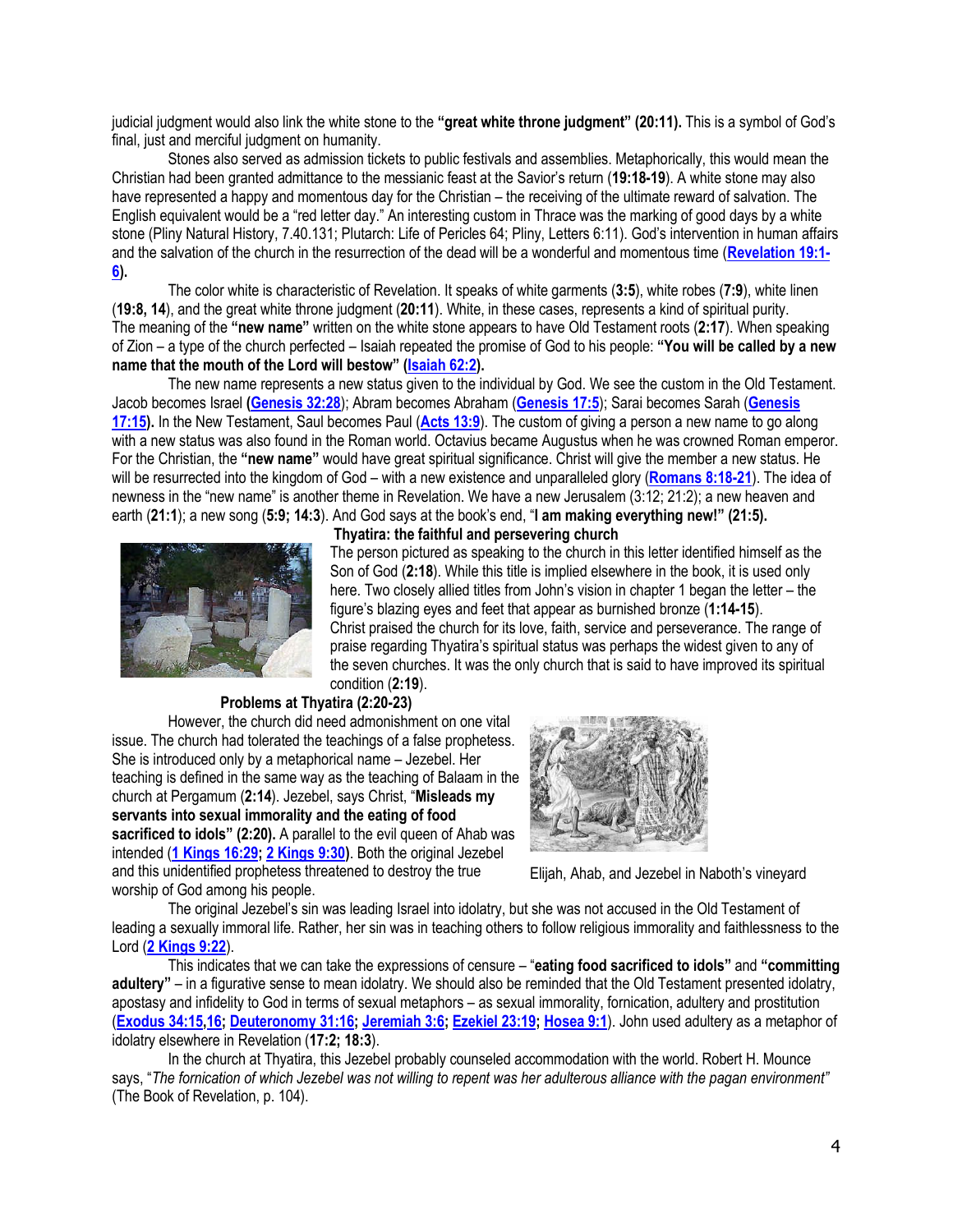Her theology, as spread by her counterparts in the Thyatira church, would be especially attractive to members who were in workers' guilds. To reject guild membership would cause one to suffer economic deprivation. However, to be part of a guild required participation in its pagan religious festivities. The temptation to compromise one's Christian beliefs must have been strong for many church members. Robert H. Mounce explains:

*In a city whose economic life was dominated by trade guilds in which pagan religious practices had become criteria for membership, the Christian convert would be faced with the problem of compromising his stand at least enough*  to allow participation in a common meal dedicated to some pagan deity. To reject this accommodation could mean social *isolation and economic hardship. The Book of Revelation, p. 103)*

To be a member of a guild almost certainly would have meant participating in religious idolatry, immorality and debauchery. Thus, there is a dual meaning to the accusation that the Jezebel group practices "sexual immorality." Revelation's "Jezebel" (as well as "Balaam" and probably the Nicolaitans) suggested the Christian could be in agreement with the world and still be faithful to Christ.

The Jezebel party probably would explain **that "an idol is nothing at all in the world and that there is no God but one" ([1 Corinthians 8:4\)](https://biblia.com/bible/niv/1%20Cor%208.4)**. Participation in pagan worship was really a meaningless activity. They would have reasoned that believers did not need to hurt themselves economically by refusing to accept a few harmless requirements posed by trade guild membership.

"*Jezebel is to be counted amongst those to whom the claims of commercial success speak more loudly than the claims of Christ,"* says William Barclay (The Revelation of John, volume 1, revised edition, p. 107). The Jezebel party apparently presented its teaching in strong theological wine, providing an excusing rationale that seemed to dispel any contrary arguments. Their theology is called **"Satan's so-called deep secrets" (2:24).**

This phrase is usually explained in two ways. It may be an ironic twist on Jezebel's own claim. Her followers may have claimed to be more spiritually sophisticated. They may have distorted Paul's teaching, claiming to understand God's will more deeply than the "self-righteous" majority who thought it ungodly to pay homage to the emperor as a god and to engage in debauchery (**[1 Corinthians 8:4;](https://biblia.com/bible/niv/1%20Cor%208.4) [Romans 14:17](https://biblia.com/bible/niv/Rom%2014.17)**). But Revelation says that the Jezebel party is the one that has fallen into the depths of a spiritual pit Satan has dug.

Another explanation for **"Satan's deep secrets"** is that Jezebel, like the later Gnostics, taught that only by descending into the depths of evil could one appreciate the heights of God's grace. Paul had argued against a similar idea in the church at Rome (**[Romans 6:1](https://biblia.com/bible/niv/Rom%206.1)**).

A majority of the church at Thyatira did not buy Jezebel's reasoning. However, the church still apparently allowed this group's teaching to continue within its midst. It had the "Corinthian disease," which tolerated sin in the church, possibly in the misguided interest of being big-minded (**[1 Corinthians 5:1-7](https://biblia.com/bible/niv/1%20Cor%205.1-7)**).

The issue has more than historical interest. It concerns us vitally. Says Leon Morris: *"Every generation of Christians must face the question, 'How far should I accept and adopt contemporary standards and practices?' On the one hand, Christians must not deny the faith. On the other, they must not deny their membership of society" (Revelation, revised edition, p. 71).*

Christ had been patient, hoping for a change of heart in the Jezebel faction **(2:21**). But the group had refused to repent of their teachings. Thus, the moment of judgment had arrived. Jesus warned that he would cast the compromisers on "**a bed of suffering…unless they repent" (2:22).** The Greek word here is simply **"bed."** The translators have caught the Old Testament idea behind being on a bed. It meant to be sick or injured (**[Exodus 21:18](https://biblia.com/bible/niv/Exod%2021.18)**). To be cast on a bed would mean someone had inflicted suffering upon you.

The Jezebel faction – if they remained unrepentant – would become an object lesson and be brought to justice. The fact that God is a God of justice as well as mercy – that being a Christian is serious business – would become evident to "all the churches" (**2:23**). Here is another indication that the message to each church applied to all seven. The majority at Thyatira who did not hold to this "gospel of expediency" was counseled to hold on to their spiritual understanding (**2:24**). They would have no other "burden" imposed on them.

#### **Promise to Thyatira (2:24-28)**

The church members at Thyatira were encouraged to continue in the faith – **"until I come" (2:25).** They were to be overcomers and do Christ's will to the end. "*This is the nearest we have in the seven letters to a definition of the conqueror,"* says G. R. Beasley-Murray. *"He holds fast the traditions of faith and life delivered to the Church and the coming of Christ (v. 25) and he keeps Christ's works till the end (v. 26) – whether that 'end' be the Lord's parousia or his own death"* (Revelation, p. 93).